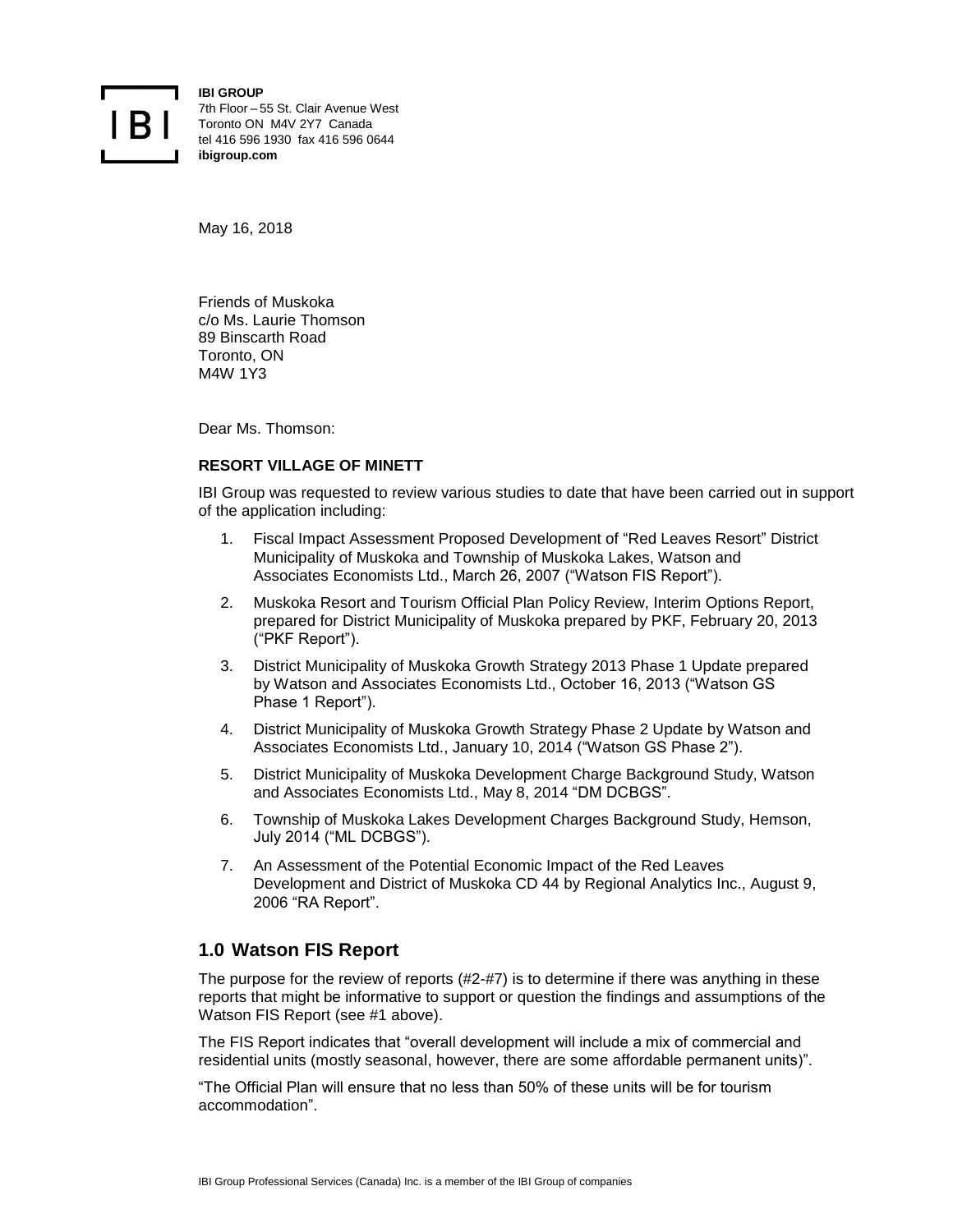Friends of Muskoka c/o Ms. Laurie Thomson – May 16, 2018

The project will include:

- **–** 2,859 resort accommodation / residential units;
- **–** 53,000 sq. ft. of retail space in the Village;
- **–** 5,300 sq. ft. of hotel space;
- **–** 5,400 sq. ft. Resort Functions;
- **–** 70,000 sq. ft. of conference space;
- **–** 74,000 sq. ft. of Spa/Water Park;
- **–** parking for 4,575 vehicles; and
- **–** 840 sq. ft. marina facilities.

Development according to the report would occur over 15 years based "on discussions with the developing landowners".

Tax assessments for use in generating property tax revenue estimates are based on selling prices (as provided by the developer) and reduced by 25% to reflect MPAC valuation to the year 2003.

The study analyzed the following impacts:

### **Impact on Muskoka Lake Township Capital Program**

- The report indicates that there will likely be some road impacts: new District Road likely required connecting DR7 and DR28; will the existing segment of RD 28 become a District Road or Township Road; and is street lighting for Main Street and possibly Minett required?
- The development may require a new fire station in association with the replacement of the existing fire station in Minett, additional firefighters (and equipment) and also possibly additional vehicles including a telesquirt given the height/scale of the proposed development.
- Some impacts on the community centre and additional lands to expand the existing community centre's parking lot are also noted.
- It was not clear at the time of the FIS in 2007 whether the parkland dedication would be cash or continuation of cash and land. A 700 acre Nature Reserve will be part of the development possibly impacting Township Roads in some unspecified areas.
- There was an indication that the current library in Port Carling would be impacted.

There was a general comment that the Township will need to consider these impacts further as part of their DC review.

## **Impact on Muskoka Lakes Operating Budget**

The FIS report also addresses the operating revenue and operating costs associated with the proposed development.

- The operating costs are estimated based on the 2005 FIR returns.
- The sunk costs of Net Debt Payment and Own Fund Transfers are deducted.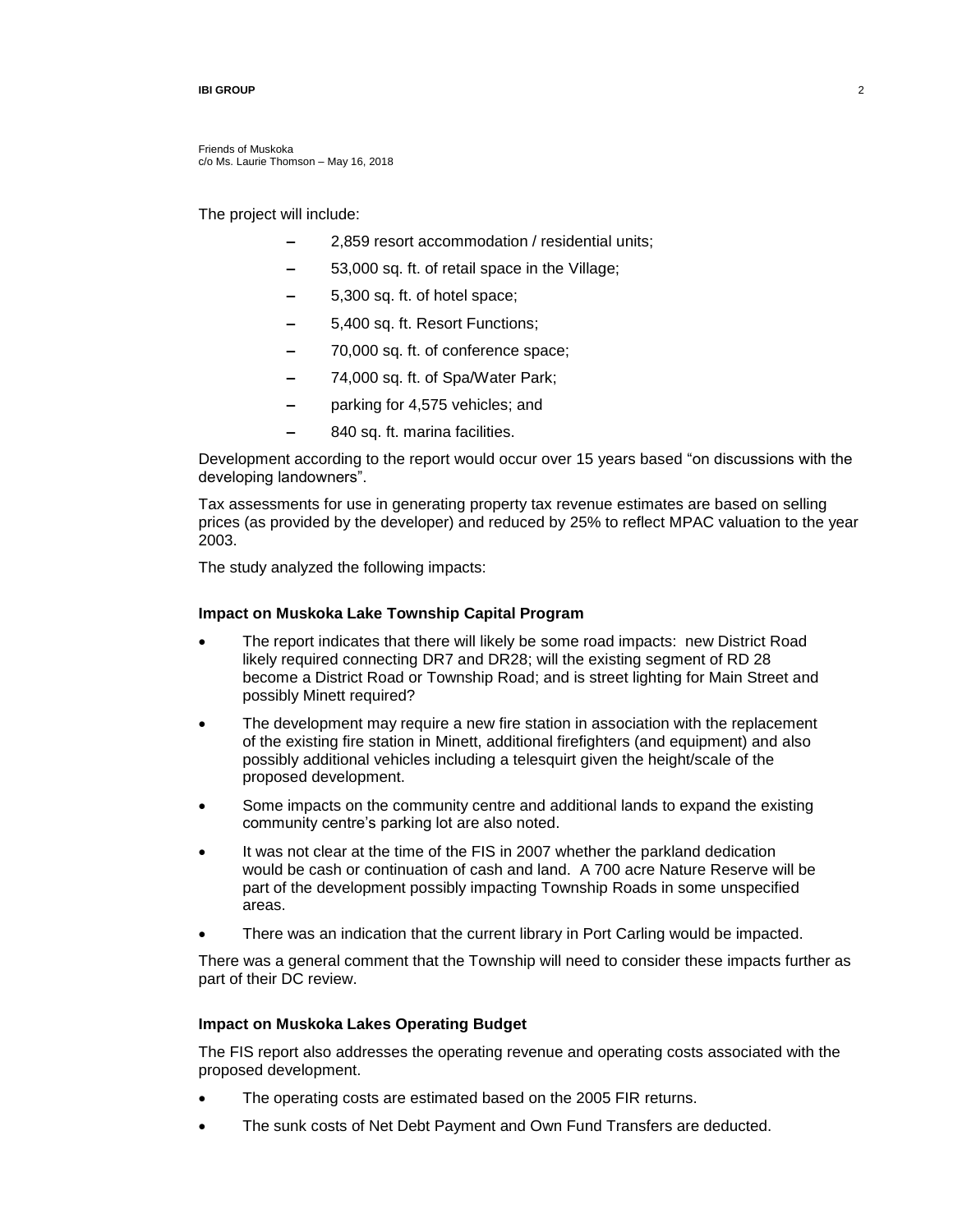Friends of Muskoka c/o Ms. Laurie Thomson – May 16, 2018

- The remaining costs are allocated between residential and non-residential development and incremental costs are estimated based on Watson's estimates of fixed vs. variable costs for various cost categories 0%-100%.
- The operating costs attributed to the development include a generic capital from current (25%) based on the development's operating expenditures.
- Tax revenues are calculated utilizing the estimated assessments and non-tax revenues are also included based on estimates how these non-tax revenues would increase because of the development.

Based on the 14 year analysis (2008-2021), the annual surplus to the Township's operating position varies from \$43,335 in year 1 to \$268,900 in year 14 (\$2005).

### **Impact on District of Muskoka Capital Program**

In terms of water/wastewater services, no specific capital information for water/wastewater services for the development was available. Ultimate development will require full municipal water/wastewater services. At the time of the study, private services (wells/septics) were servicing the existing (2007) development in place. It is noted the Development Charge (DC) implications would have to be considered. Also given that phasing of the development, it is indicated that some of the resort could be developed prior to the full servicing being place. As such, the District of Muskoka should consider mechanisms to recover charges for the already built residential and non-residential development.

- In terms of District Roads, as noted above with respect to DR28 and D7, all or most of the cost of this (\$7.5 million) could likely be recovered from District Road DCs.
- Curb side garbage pickup will be required for the residential portion with private contractors serving the non-residential uses. Any capital cost will need to be reviewed from "operating sources" (taxes/user rates) as DCs cannot be charged for this type of service.
- There is a possibility that an EMS station may be required to service this area as the closest station in 2007 was located at Port Carling. There would be DC implications as a result as well.

### **Impact on District of Muskoka Operating Budget**

A similar approach is utilized to analyze the impact on the District's operating position as was carried out for the Township.

 Growth Shares (incremental costs) estimated at 10% (Social & Family Services / Social Housing) to 100% in many cases; Police growth share (274%) is based on contracting arrangement with OPP and 3 persons per household.

Operating revenue provided an annual surplus ranging from \$95,314 per annum in year (1) to almost \$750,000 in year (14) (\$2007) after taking into account operating costs including 25% capital from current allowance.

## **Water and Sanitary Sewer Analysis**

 It is estimated that the plan required to service the development will provide annual revenues ranging from \$470,000 in year 1 to \$3.9 million by year 14. Annual operating costs range from \$133,000 (year 1) to \$1,148,000 (year 14).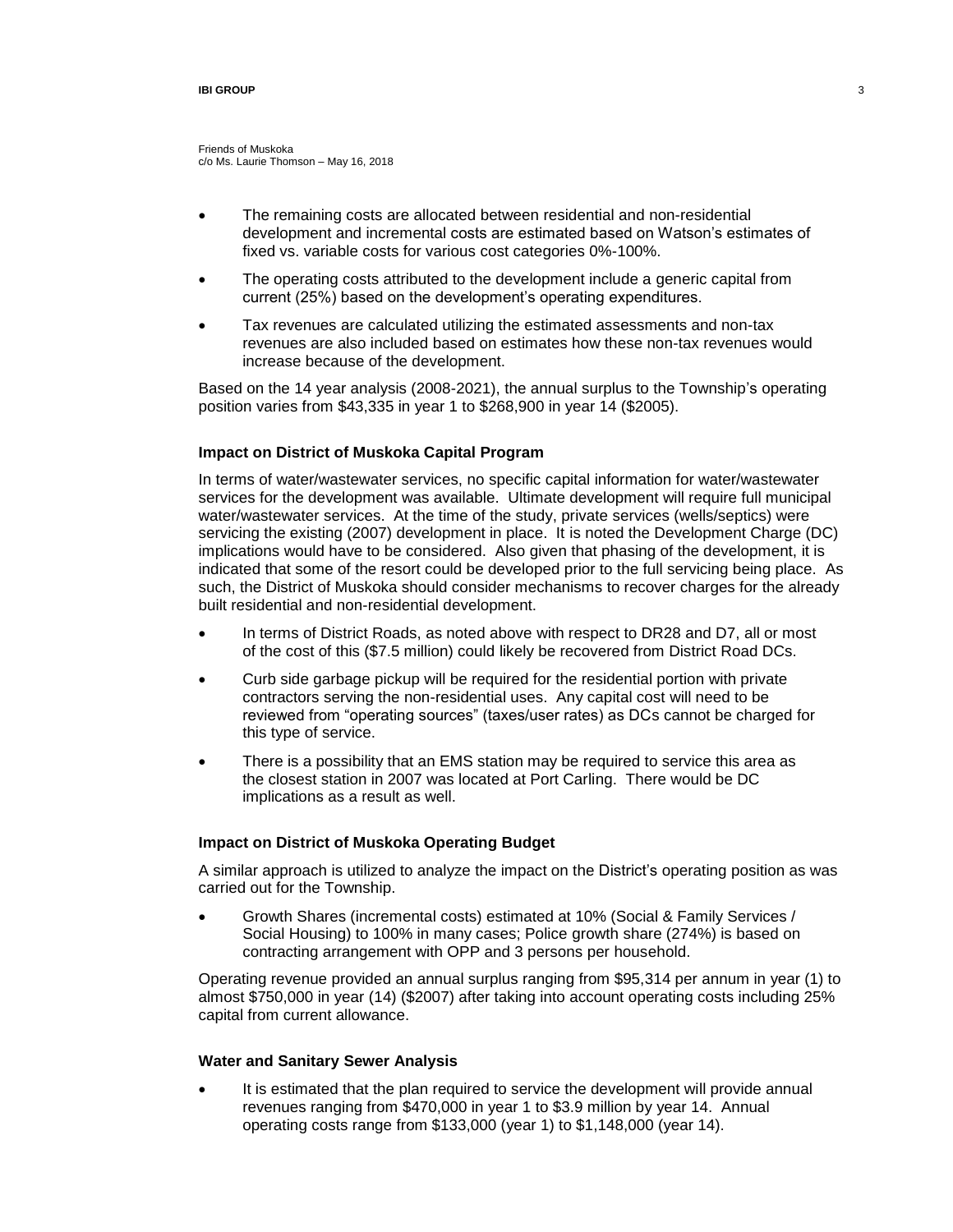Friends of Muskoka c/o Ms. Laurie Thomson – May 16, 2018

 Long term capital replacement reserve is estimated at \$1.4 million per annum each year.

The resultant net position ranges from a deficit of (-\$1.072 million) in year (1) to surplus of \$1.379 million in year 14 – overall the project will generate positive surplus to the District for water/sanitary accounts well over \$5 million over the period.

# **2.0 Commentary on the Watson FIS Report**

### **2.1 Market Assumptions**

The Watson FIS is based on an absorption period of 14-15 years based on input from the developer but not verified independently by Watson.

The PKF report provides general background in helping to understand the tourism market in Muskoka. It indicates that without "some form of unit sales i.e., fractional, whole ownership etc., it is not economically viable to build a resort" in the short-mid-term and possibly in the long term. Issues noted include the requirement for transient rental of units could impact saleability of selling other units.

It is estimated that in 2004 there were 20,500 seasonal dwellings (76,000 seasonal residents) with 1,490 cottages listed with rental agencies (based on a 2004 Second Home Study published by the District).

Muskoka resorts as of 2011 are indicated by PKF to include 3,200 rooms with an additional 900 hotel/motel rooms. Muskoka resorts have an occupancy rate of 45%-47% generally below the Ontario average for all commercial accommodation of 60% - 63% and 46%- 52% for all Ontario resorts. These low resort occupancies are attributed largely to seasonal nature of room demand.

The 3,200 resort units are competing with the 1,500 cottage units. Some stakeholders surveyed in the PKF study expressed concern about building more resort and tourism accommodation when the demand is so low whereas others felt that new more modern resorts would help stimulate demand.

The Watson GS studies Phase 1 and Phase 2 provide more detailed information on housing and population growth.

The Phase 1 report indicates that the seasonal population, in the District of Muskoka, is forecast to grow from 81,000 (2011) to 94,000 by 2041 (range of 87,000-98,000) but that the rate of growth is forecast to decline post-2021 due to aging Ontario population.

The District seasonal and permanent housing forecast including conversion from seasonal to permanent dwelling peaks at 628 units per annum (pa) in 2021 and then falls off to 530 units pa (2021-2026) and 422-447 units pa post-2031 under the most likely scenario.

District staff estimated that the total supply of vacant seasonal lots was approximately 3,900 plus an additional 2,300 resort related lots including 711 units in Minett (by 2041) with a total build out of approximately 1,500 units.

The Phase 1 GS forecasts total dwelling unit growth in the District under three scenarios for both seasonal and permanent accommodation.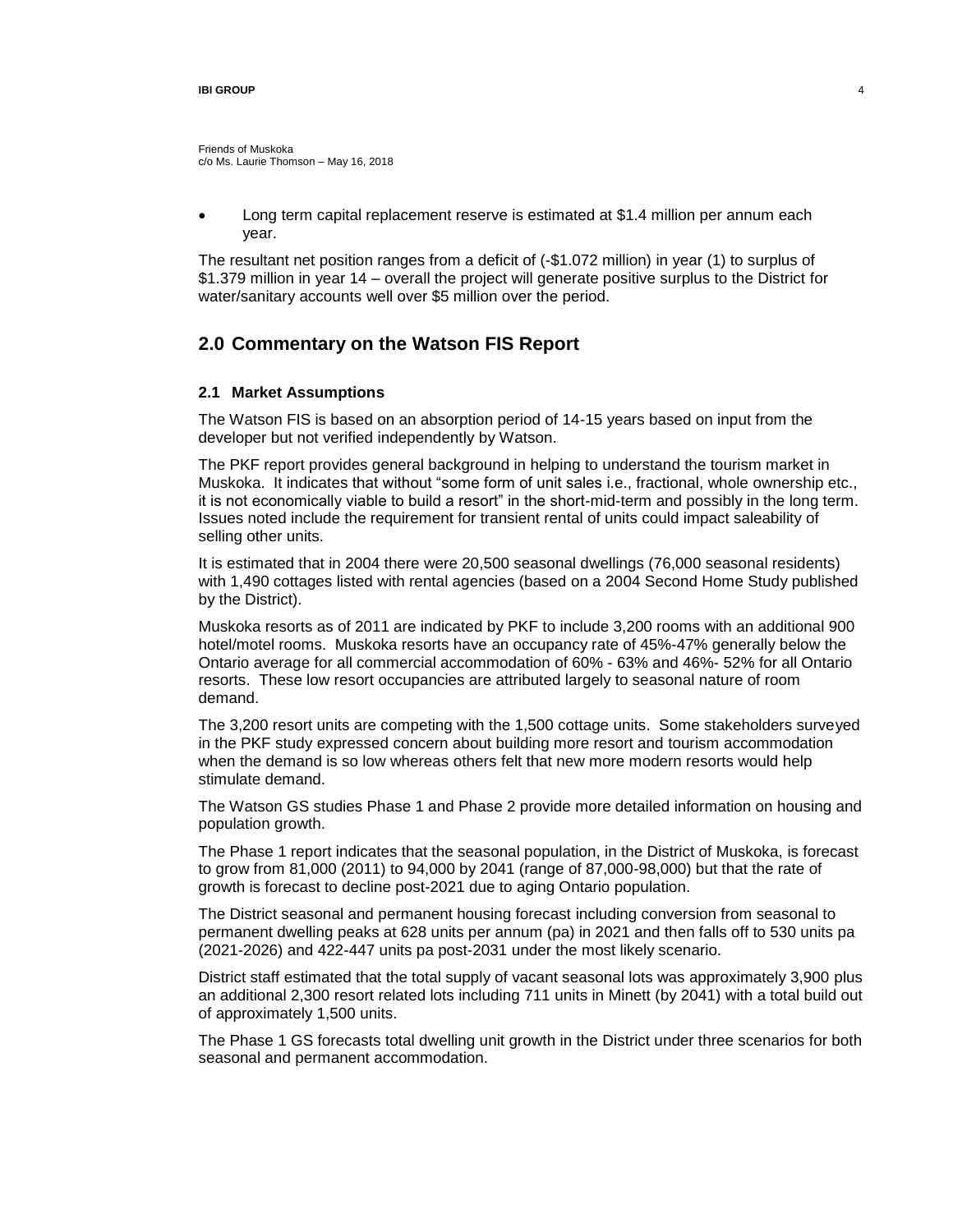Friends of Muskoka c/o Ms. Laurie Thomson – May 16, 2018

|           | Low         | <b>Medium</b><br>(most likely) | <b>High</b>    |
|-----------|-------------|--------------------------------|----------------|
| 2011-2016 | 300 (60 pa) | 600 (120 pa)                   | 800 (160 pa)   |
| 2016-2021 | 400 (80 pa) | 1,000 (200 pa)                 | 1,300 (260 pa) |
| 2021-2026 | 300 (60 pa) | 500 (100 pa)                   | 800 (160 pa)   |

# **Seasonal Dwelling Unit Growth – District of Muskoka**

*Source: Watson Phase 1 GS*

## **Permanent Housing Growth – District of Muskoka (excluding conversions)**

|           | Low            | <b>Medium</b><br>(most likely) | <b>High</b>    |
|-----------|----------------|--------------------------------|----------------|
| 2011-2016 | 900 (180 pa)   | 1,000 (200 pa)                 | 900 (180 pa)   |
| 2016-2021 | 1,300 (260 pa) | 1,800 (360 pa)                 | 2,200 (440 pa) |
| 2021-2026 | 1,100 (220 pa) | 2,100 (420 pa)                 | 2,200 (440 pa) |

*Source: Watson Phase 1 GS*

The Watson GS Phase 2 forecasts population (seasonal/permanent) in each of the area municipalities within the District. Their forecast also provides absorption estimates specifically for the Minett/Red Leaves area within the Township of Muskoka Lakes (all of the anticipated development is categorized as seasonal).

| 2011-2021 | 250 (25 pa) |
|-----------|-------------|
| 2021-2031 | 250 (25 pa) |
| 2031-2041 | 250 (25 pa) |

\* \* \* \*

As can be seen the absorption estimates in the Watson GS Phase 2 Report (25 seasonal units per annum) are significantly less than utilized in the 2007 FIS report - 2,859 units with an annual average absorption of over 200 units pa over the estimated 15 year build out.

The Phase 2 GS estimates commercial (non-residential) absorption of 222,000 sq. ft. in Minett over the period to 2041. While of the same scale as utilized in the Red Leaves FIS, the rate of take up is only about half as quick (30 years vs. 14).

Clearly, the scale of the Minett development and timing of absorption have changed from the 2007 FIS. This warrants a detailed review or updating of the FIS in order to more accurately determine the true fiscal impact of the Red Leaves / Minett development on the Township of Muskoka Lakes and District of Muskoka.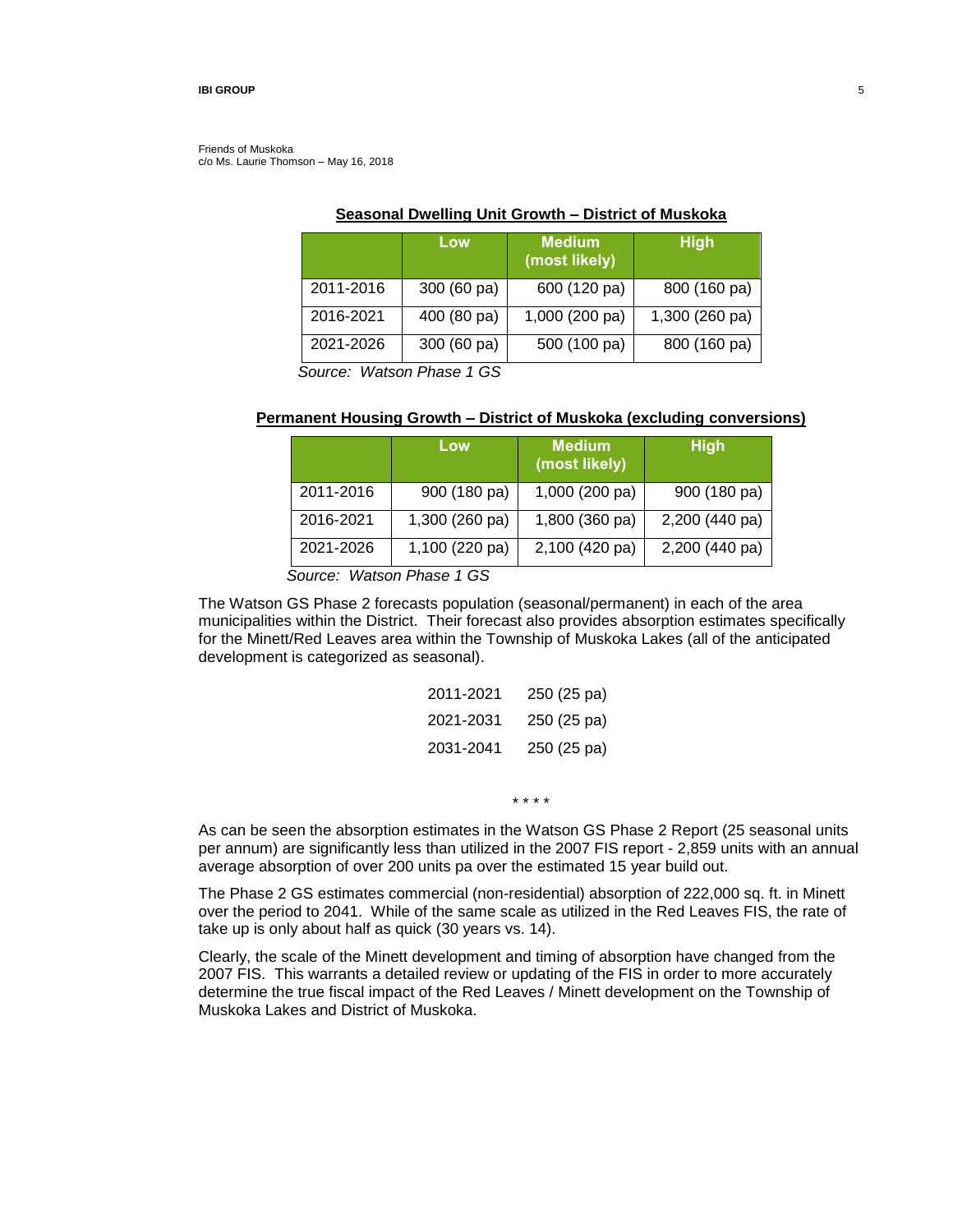Friends of Muskoka c/o Ms. Laurie Thomson – May 16, 2018

## **2.2 Financial Assumptions**

## **Assessments / Tax Rates**

The FIS estimated assessments by adjusting the forecasted sale price. In fairness, there were not likely any realistic comparables at that time. But given the type of development that has occurred elsewhere in the District and other nearby jurisdictions, use of direct comparables should be utilized to better reflect likely tax revenue.

Further given recent MPAC changes on how they classify various forms of resort development, any updated FIS should incorporate the appropriate tax rate.

## **Operating Costs**

Watson in the FIS allocated costs to growth on the basis of the incremental demand on services "growth shares" – this is a common practice. However, in the absence of any detailed description, some of the marginal cost assumptions ("growth shares") seem low.

| Examples: Township |                 | - general government                        | <b>25%</b> |
|--------------------|-----------------|---------------------------------------------|------------|
|                    |                 | - road/winter control                       | 10%        |
|                    |                 | - recreational facility                     | 50%        |
|                    | <b>District</b> | - general government                        | <b>25%</b> |
|                    |                 | - fire                                      | $0\%$      |
|                    |                 | - social housing/social and family services | 10%        |

Further the FIS expresses cost on a per household basis for the Township and District operating analyses. Given the relatively large differential in seasonal population per unit (3.74-3.94 for seasonal) and estimated 3.53 for overall blended seasonal/permanent based on the 2011 Census, use of a per capita operating cost base rather than a per household base would more accurately reflect the likely operating cost impact of the seasonal units. A similar differential would have also existed when the 2007 FIS was carried out.

Finally, given the likely need for some major capital improvements (e.g., fire station, library expansion, water/sewer plants) the use of "facility based" operating costs is considered more appropriate in these circumstances to reflect that these facilities may be built before all of the absorption is complete. In the case of facility based operations, the facility based operating component is excluded from the average/marginal cost base but the specific operating costs and timing of each new facility are directly input when the facility is estimated to begin operations. Watson has utilized this facility based approach in several other jurisdictions that I am aware of.

### **Impact of Capital on Operating Costs**

Watson has removed "own funds" from the analysis of operating costs but has assigned a "capital from current" arbitrary allowance applied to the growth related operating costs (25%). I believe this is to cover, in part, capital amounts that cannot be recovered from Development Charges. A more appropriate methodology is to directly attribute the exempted 10% statutory deduction amount when the facilities are put in place.

The timing and amount of these statutory deductions as well as other non-recoverable amounts including Benefit to Existing (BTE) are detailed in the two 2014 DC studies DM DCBGS by Watson and MLDCBGS by Hemson and should be incorporated into any updated FIS.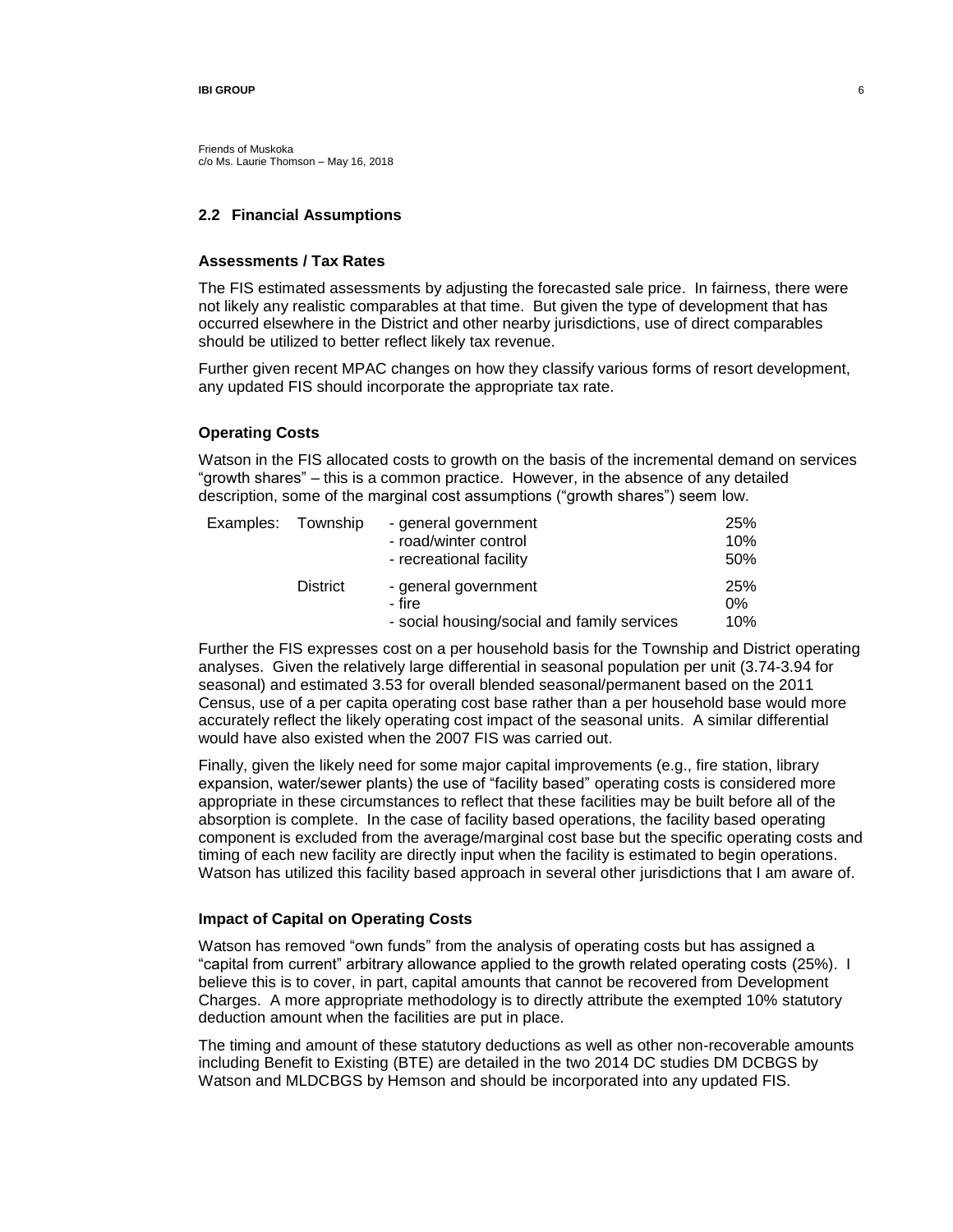Friends of Muskoka c/o Ms. Laurie Thomson – May 16, 2018

Further, the uncertainty regarding roads and water/wastewater costs have largely been addressed and specific capital cost information is now available but not excluded when the 2007 FIS was carried out in 2007.

### **2.3 Economic Impact**

With respect to the RA Report, the scale of the development analyzed seems to be somewhat different but generally of the same order of magnitude as that analyzed in the Watson FIS Report (Fiscal Impact Study) dated March 26, 2007. This could be because the scope of the project changed somewhat from the date of the RA report.

Specifically,

| <b>Watson FIS</b><br>(2007)                                                                                                                                                                       |  | <b>RA Report</b><br>(2006)                                                                                                         |  |  |
|---------------------------------------------------------------------------------------------------------------------------------------------------------------------------------------------------|--|------------------------------------------------------------------------------------------------------------------------------------|--|--|
| 2,859 Residential Units including<br>Townhouses/Stacked, Residential,<br>Dormitories, Cottages                                                                                                    |  | 221 condominiums at the hotel plus<br>2,400 residential units including condo<br>hotel, townhouses and single family<br>residences |  |  |
| Some 208,000 sq. ft. of non-<br>residential development including:                                                                                                                                |  | 220,000 sq. ft. $+/-$ of non-residential<br>development including:<br>13,500 sq. ft. of spa                                        |  |  |
| 52,225 sq. ft. of Village Lane<br>840 sq. ft. of Marina<br>5,700 sq. ft. of hotel retail<br>70,000 sq. ft. of conference space<br>73,930 sq. ft. of spa / waterpark<br>5,372 sq. ft. of mixed use |  | 130,000 sq. ft. of retail in Minett's<br>Landing                                                                                   |  |  |
|                                                                                                                                                                                                   |  | Marina (200 slips)                                                                                                                 |  |  |
|                                                                                                                                                                                                   |  | 60,000 sq. ft. of conference facilities                                                                                            |  |  |
|                                                                                                                                                                                                   |  | 18,500 sq. ft. of ballroom/dining space                                                                                            |  |  |
| Park Preserve (700 acres)                                                                                                                                                                         |  | Park Preserve (700 acres)                                                                                                          |  |  |
|                                                                                                                                                                                                   |  |                                                                                                                                    |  |  |

The RA report also seems to include the Rock Golf Course and Cleveland House in the analysis notwithstanding they are already built and the economic impact would have been fully accounted for at the time (2006) of the RA study.

The RA report indicates that capital investment will be almost \$800 million. This is of similar scale to the \$1.005 million sales revenue and \$754,000,000 (2003 municipal assessment value) utilized in the Watson FIS. The timeframe for the development, in the RA report, is 15 years reaching mature state build out by 2020 similar to the Watson FIS report.

Generally speaking, the same comments I had with respect to the FIS report would apply to the RA report.

The later Watson Growth Strategy (GS) Phase 1/2 reports 2013/2104 essentially doubled the absorption period from 15 years utilized in the 2007 FIS to 30 years for the Red Leaves Minett development.

The RA report, as was the case with the FIS report, relied on input from the developer on the issue of market absorption rates and sales prices. Based on the later conclusions of the Watson GS reports, these original absorption assumptions are considered too aggressive and should not be relied upon.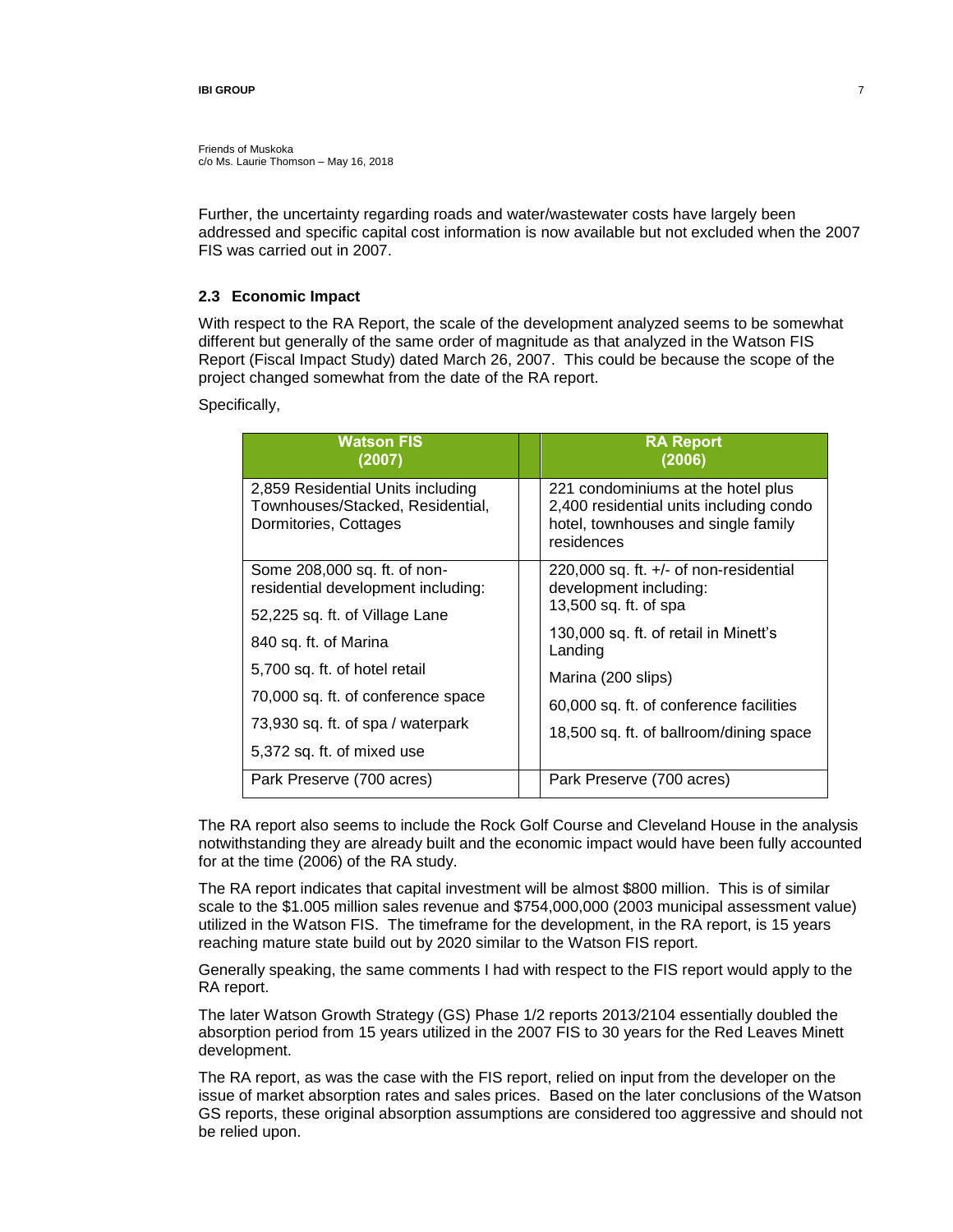In terms of economic impact, the RA report indicates operational expenditures of \$1 Billion and visitor spending of \$2 Billion - no detailed assumptions are provided in the RA report for operational expenditures on a per capita or per visitor basis. As such, it is difficult to comment much farther on the reliability of operational expenditure/visitor spending assumptions.

In terms of the employment impact in the RA report, the total employment impact is 18,552 jobs (14,824 in the District of Muskoka, 3,728 in rest of Ontario).

Of this total 4,565 jobs are related to construction (investment activity). Based on my review, construction/original investment employment should be categorized as person years of employment and not ongoing permanent jobs. It is further not clear from the report whether these jobs are direct jobs only or include indirect and induced employment. (I suggest it may include all 3 types of employment but this is not totally clear from the report).

Another major assumption in the RA report is the allocation of economic benefits between the District of Muskoka and Rest of the Province – the vast majority of the economic benefit is assigned to the District of Muskoka (75%-80%) without any analysis to justify this allocation. This appears unreasonable particularly if the analysis is including both direct and indirect / induced impacts. As the RA report indicates the analysis involves "the implicit assumption that the District of Muskoka economy has the capacity (or will have) to meet the demands associated with all aspects of the project". There appears to be no analysis to justify this assumption.

Without more detailed review, this assumption is without merit and seems to grossly overstate the local (District of Muskoka) impact.

Finally, as is the case in many economic impact studies, the underlying assumption is this project and associated impacts are "additive" to the economy being analyzed. This is not always the case and the question should be raised: Is the demand directed to the Red Leaves/Minett project in whole or is part being transferred from other areas in the District/Province?

Since the time of the Watson FIS & RA reports (2006/2007), the Red Leaves Marriott was built in 2008 adding 221 units to the existing hotel inventory at Cleveland's house.

Based on Census employment growth in the period 2006-2016 (see attachment), only 55 new jobs were created in the Township of Muskoka Lakes with net job loss of 800 jobs in the District of Muskoka. The RA report had forecast 2,952 jobs associated with the operating phase of the hotel and residential development in the District. As can be seen, the net economic impact of this additional room inventory does not seem in any way to approach the sizeable economic benefits that were forecasted for the Hotel development in the RA report.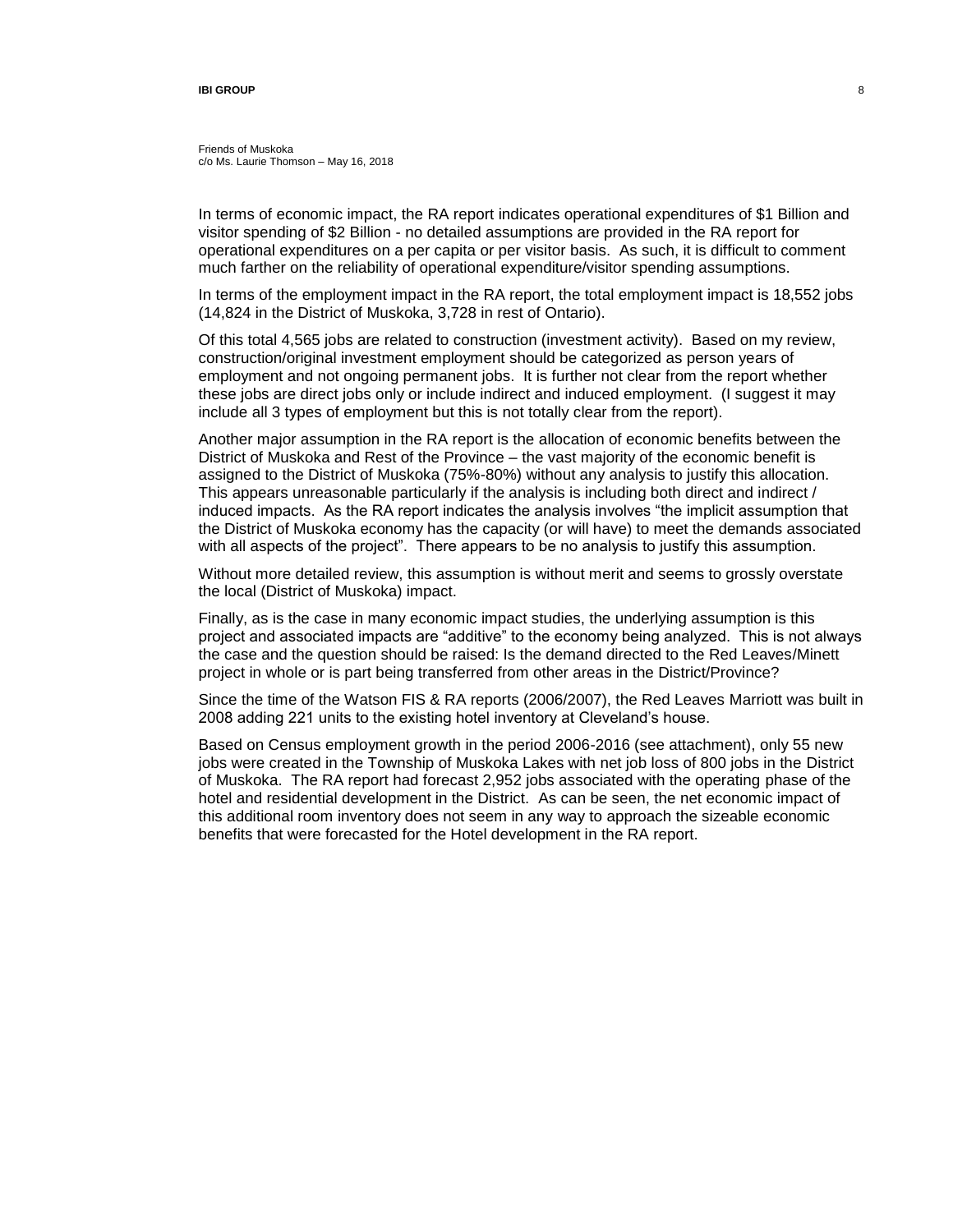Friends of Muskoka c/o Ms. Laurie Thomson – May 16, 2018

# **3.0 Conclusion and Recommendations**

Given the time period that lapsed since the date of the original Red Leaves/ Minett Watson FIS (2007) and RA Economic Impact (2006), coupled with the availability of more up to date information on the ultimate build out of the Red Leaves development, assessment and market absorption rates, it is strongly suggested that a major update or new FIS be carried out of the Minett development. Further, the critical assumptions regarding including growth shares, comparable assessments, facility based costs and economic should be subject to peer review when this analysis is undertaken.

We understand that the District of Muskoka is currently (May, 2018) seeking proposals for an update of the Growth Strategy and Development Charges Background Study for a new DC Bylaw. The information to be provided in these two studies may provide the data to properly update the previous fiscal impact and economic impact work undertaken for the Red Leaves / Minett development.

Yours truly,

**IBI GROUP**

ampl/Lz

Randy M. Grimes

cc: Ms. Catherine Lyons, Goodmans LLP

9